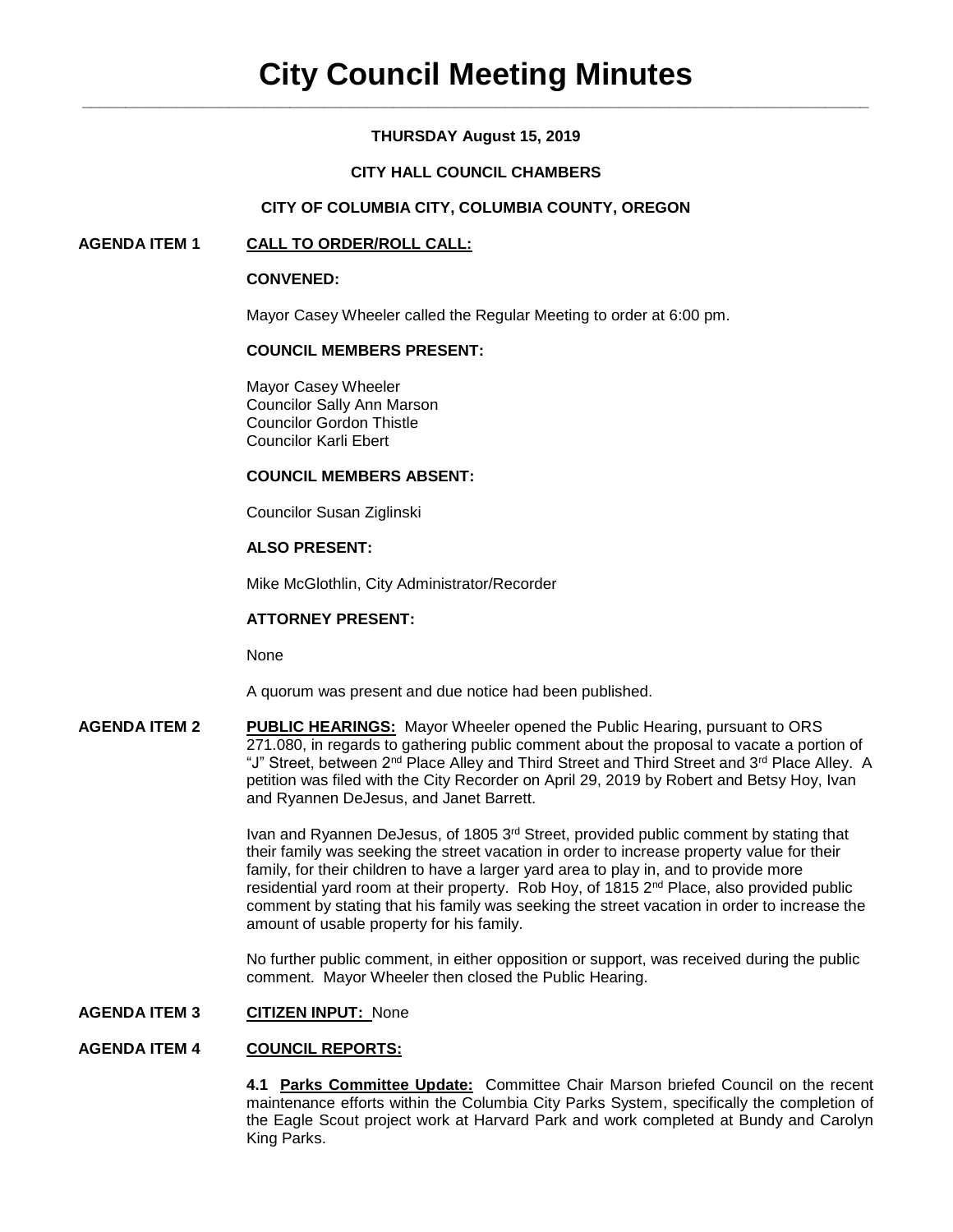# **AGENDA ITEM 5 STAFF REPORTS:**

- **5.1 Monthly Report from the Police Operations Sergeant.** The Police Operations Sergeant, Jerry Bartolomucci, submitted a departmental written report for the previous month's activities.
- **5.2 Monthly Report from the Public Works Superintendent.** The Public Works Superintendent, Micah Rogers, submitted a departmental written report for the previous month's activities.

### **AGENDA ITEM 6 CONSENT AGENDA:**

- **6.1 Bills paid with check numbers 31937 through 31992 during the month of July, 2019.**
- **6.2 Financial Report for the month ending July 31, 2019.**

MOVED (MARSON), SECONDED (EBERT) AND CARRIED UNANIMOUSLY BY ROLL CALL VOTE TO APPROVE THE CONSENT AGENDA.

**AGENDA ITEM 7 UNFINISHED BUSINESS:** None.

#### **AGENDA ITEM 8 NEW BUSINESS:**

**8.1 Review, discussion and approval of Change Order No. 04-Rev. 1 for the 2019 Water Systems Improvements Project; in the amount of \$28,915.57, from original change order No. 04 amount of \$19,036.97, as recommended by Kennedy Jenks.**

MOVED (MARSON), SECONDED (THISTLE) AND CARRIED UNANIMOUSLY TO APPROVE CHANGE ORDER NO. 04 REV. 1 FOR THE 2019 WATER SYSTEMS IMROVEMENTS PROJECT; IN THE AMOUNT OF \$28,915.57, FROM ORIGINAL CHANGE ORDER NO. 04 AMOUNT OF \$19,036.97, AS RECOMMENDED BY KENNEDY JENKS.

### **8.2 Review, discussion and approval for Mayor Wheeler signature of Annexation Contract for the extension of city services between the City of Columbia City, Oregon and Terra, LLC; as submitted by Mary Alexander of Terra, LLC.**

MOVED (EBERT), SECONDED (THISTLE) AND CARRIED UNANIMOUSLY TO APPROVE MAYOR WHEELER'S SIGNATURE OF ANNEXATION CONTRACT FOR THE EXTENSION OF CITY SERVICES BETWEEN THE CITY OF COLUMBIA CITY, OREGON AND TERRA, LLC; AS SUBMITTED BY MARY ALEXANDER OF TERA, LLC.

#### **8.3 Review of letter from the Friends of the Columbia City Community Library, as addressed to Mayor Wheeler and City Council members.**

RECORD COPY OF THE CORRESPODNECE WAS SUBMITTED FOR THE RECORD.

**AGENDA ITEM 9 OTHER BUSINESS:** None

### **AGENDA ITEM 10 ADJOURNMENT:**

**10.1** There being no further business to come before the Council, the meeting adjourned at 6:12 pm.